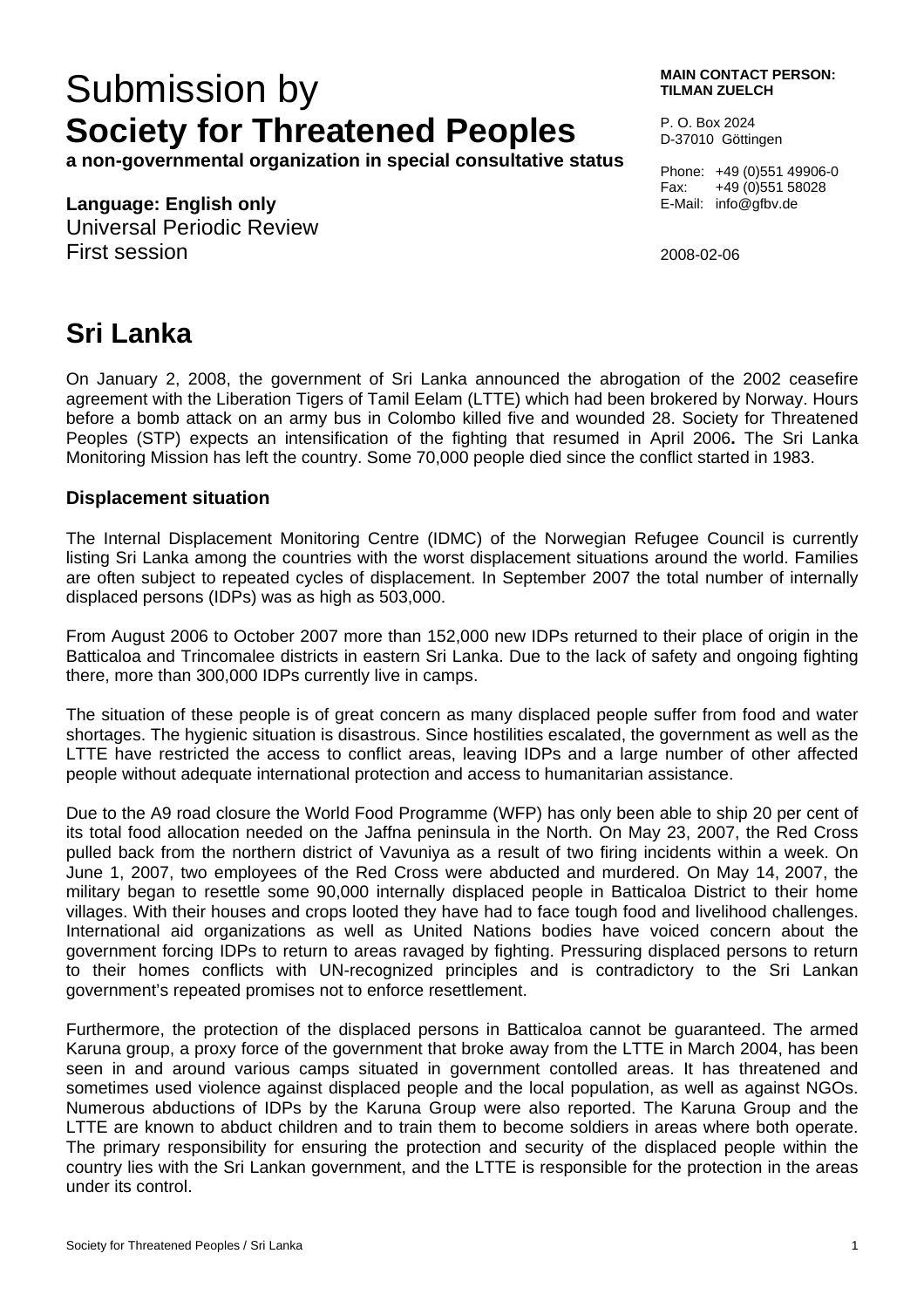### **Child recruitment**

According to Sri Lankan law, forcible or compulsory recruitment of children is a crime punishable with up to 20 years imprisonment. The Karuna group and the LTTE are both violating Sri Lankan and international humanitarian law by recruiting and using children as soldiers, and by forcibly recruiting adults. The Sri Lankan government is also violating international law by facilitating child recruitment by the Karuna group and fails to take feasible measures to prevent such recruitment and to secure the release of recruited children and forcibly recruited adults.

Throughout the two-decade long civil war the LTTE has consistenly recruited and used children in armed combat. From January 2002 to December 31, 2006, UNICEF was reported about 5,956 cases of child recruitment by the LTTE. 1,012 of them (17 per cent) were children under the age of 15. LTTE established 17 years as its minimum age of recruitment on October 15, 2006. On October 15, 2007, LTTE raised its mininum age of recruitment to 18 years. The average age of children recruited by LTTE is 15.78 years. Through the Karuna group, the Sri Lankan government is now involved in some of the same abuse. From November 1, 2006, to August 31, 2007, 207 children were recruited by the Karuna group. 71 children were released in the same period of time. The average age of the children recruited by the Karuna group was approximately 16 years. Reports indicated that families or recruits reveceive a monthly allowance ranging from SL Rs 6,000 to SL Rs 12,000 (approximately \$60 to \$120). Some of the children released by LTTE were re-recruited by the Karuna group.

Due to increased insecurity and pressures not to report the incidents, the true total number of children being recruited by the LTTE and the Karuna group may be three times higher. The abductions of the Karuna group have taken place in areas of strict government control, with myriad military and police checkpoints. No armed group could engage in such large-scale abductions and forced recruitment, training abductees in etablished camps, without government knowledge and at least tacit support. The police do not investigate the cases that parents report. The Sri Lankan government knows about the abductions and has not intervened.

#### **Enforced Disappareances, Dententions and Killings**

Over 5,000 people, mostly civilians have been killed since 2006. These civilians were, among others, killed by aerial bombardment, shelling and claymore mine attacks in northern Sri Lanka. The Sri Lankan government and LTTE have continuously failed to abide by their obligations according to international humanitarian law, thus encouraging abuses against civilians with impunity. Unlawful killings, indiscriminate shelling of civilian residential areas, abductions and enforced disappearance are daily occurences. LTTE cadres targeting civilian buses with landmines are frequent. Bombing hospitals and refugee camps is just as common as putting up military installations and arms next to residential areas using civilians as human shields.

The official numbers of the conflict's disappearances in the past have been listed officially with over 30,000. In fact, there are claims that the real number is higher. LTTE and the Karuna group as well as government military forces and the police's Special Task Force are involved. The military and the police were also implicated in the killing of Tamil civilians: There was an extrajudicial killing on January 2, 2006, of five Tamil students in Trincomalee town; eight young men "disappeared" from a Hindu temple in Jaffna in May 2006. Seventeen employees of the international aid organization Action Against Hunger were slain in an execution-style in August 2006.

The involvement of govermental forces is a consequence of the Prevention of Terrorist Act (PTA) and the Emergency Regulations (ER). The regulations give the security forces extensive powers for search, arrest, detention, and seizure of property, including the right to make arrests without warrants and to hold individuals in unacknowledged detention for up to eighteen months. Most of those detainees under the emergency regulations are young Tamil men deemed to have LTTE ties. Increasingly, however, the regulations are also used against Muslims and Sinhalese who have challenged or criticized the state.